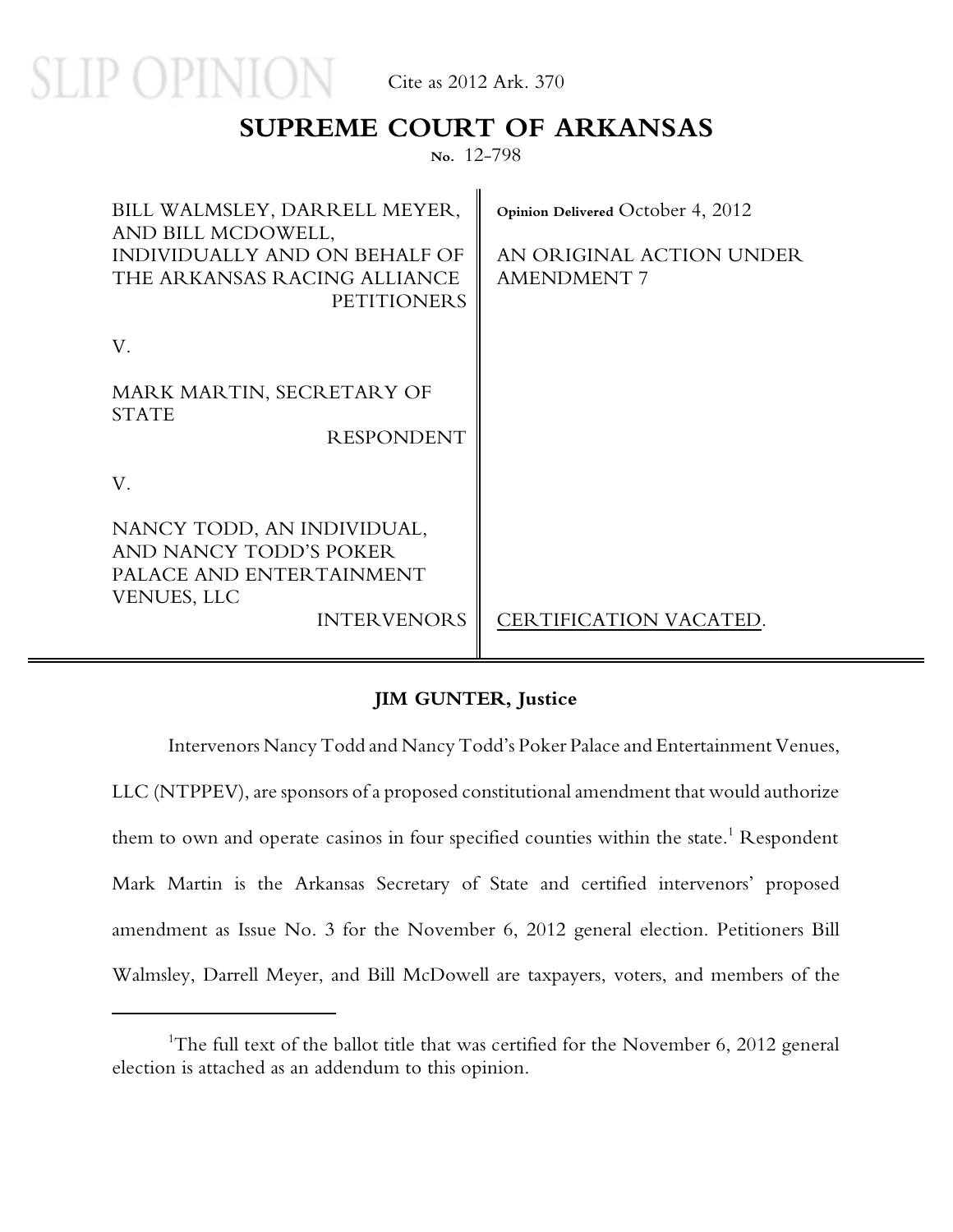Arkansas Racing Alliance, a ballot-question committee expressly organized to advocate for the defeat of two proposed constitutional amendments, one of which is intervenors'.

In this amendment 7 original action, petitioners complain that (1) the initiative petition submitted by intervenors on July 6, 2012, was facially insufficient and that respondent improperly gave intervenors an additional thirty days in which to file additional signatures; (2) respondent incorrectly certified that the petition contained 95,687 valid signatures on September 14, 2012; (3) respondent's August 23, 2012 certification of intervenors' revised ballot title to the county election commissioners was an ultra vires act; and (4) the revised ballot title is not fair and complete. Petitioners request that we appoint a special master, declare the initiative petition insufficient and the revised ballot title invalid, enjoin respondent from placing the proposed constitutional amendment on the November 6, 2012 generalelection ballot, and order that any votes cast for or against the measure not be counted.

This court has jurisdiction to hear appeals pertaining to elections and election procedures and to hear suits attacking the validity of statewide petitions filed under amendment 7 to the Arkansas Constitution. Ark. Sup. Ct. R. 1-2(a)(4), 6-5(a). We hold that the certification of intervenors' revised ballot title was improper because that title was not attached to the petition circulated to, and signed by, the voters. Accordingly, we vacate respondent's certification of Issue No. 3 and order that any votes cast on such proposal not be counted or certified. We decline to issue advisory opinions as to whether the revised ballot title is legally sufficient or whether intervenors' petition contained the requisite number of valid signatures.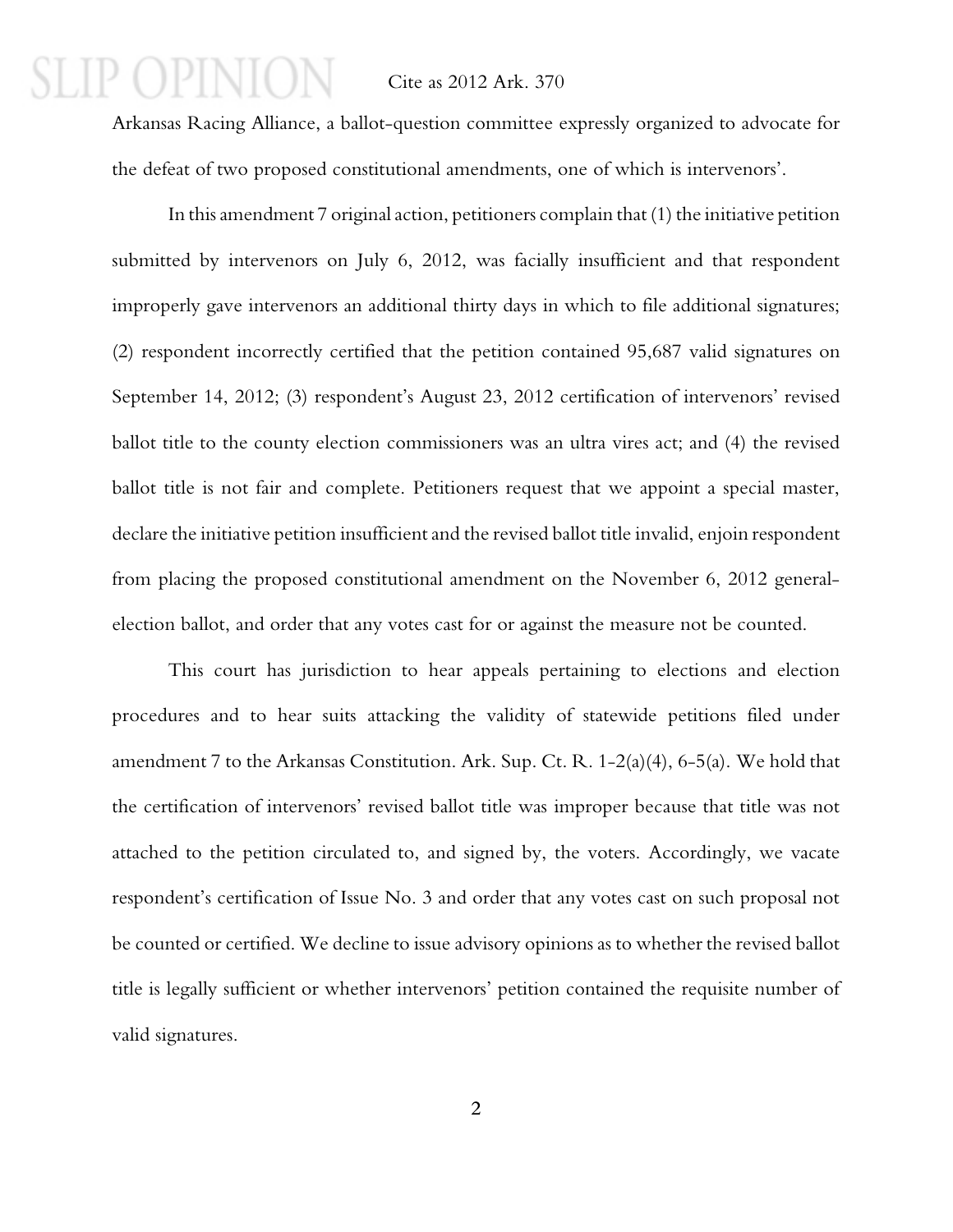### P OPINIO Cite as 2012 Ark. 370

On March 7, 2012, NTPPEV submitted its proposed amendment to the attorney general for his approval and certification. On April 25, 2012, the attorney general certified the popular name and ballot title, and on April 27, 2012, at NTPPEV's request, the attorney general recertified them after a provision regarding the distribution of tax proceeds was added to the ballot title. Thereafter, intervenors began canvassing the state for signatures to their initiative petition.

On July 16, 2012, a voter and taxpayer, Chuck Lange, $^2$  challenged the legal sufficiency of the measure's ballot title by filing an administrative petition with respondent pursuant to Arkansas Code Annotated section 7-9-503 (Repl. 2011).<sup>3</sup> In support of his administrative petition, Lange asserted that the proposed amendment violated section 2 of the Sherman Act and that its popular name and ballot title were misleading. On July 27, 2012, NTPPEV responded to Lange's administrative petition maintaining that the Sherman Act claim was hypothetical and premature and that the measure's popular name and ballot title were fair and complete.

On August 14, 2012, the attorney general issued a letter response to respondent's request for consultation in which he opined that the state's adoption of the proposed

<sup>2</sup>Mr. Lange was granted intervention in the related case *Todd v. Martin*, No. 12-713. *See* 2012 Ark. 319 (per curiam). Intervenors point out that Mr. Lange, like petitioners here, is affiliated with racing interests and that his ballot-title challenge was primarily funded by Southland Racing Corporation.

 $3$ This provision is codified within chapter 9, subchapter 5 of our election code, which statutes are often referred to as Act 877 in our election cases. *See* Act of Mar. 25, 1999, No. 877, 1999 Ark. Acts 3257.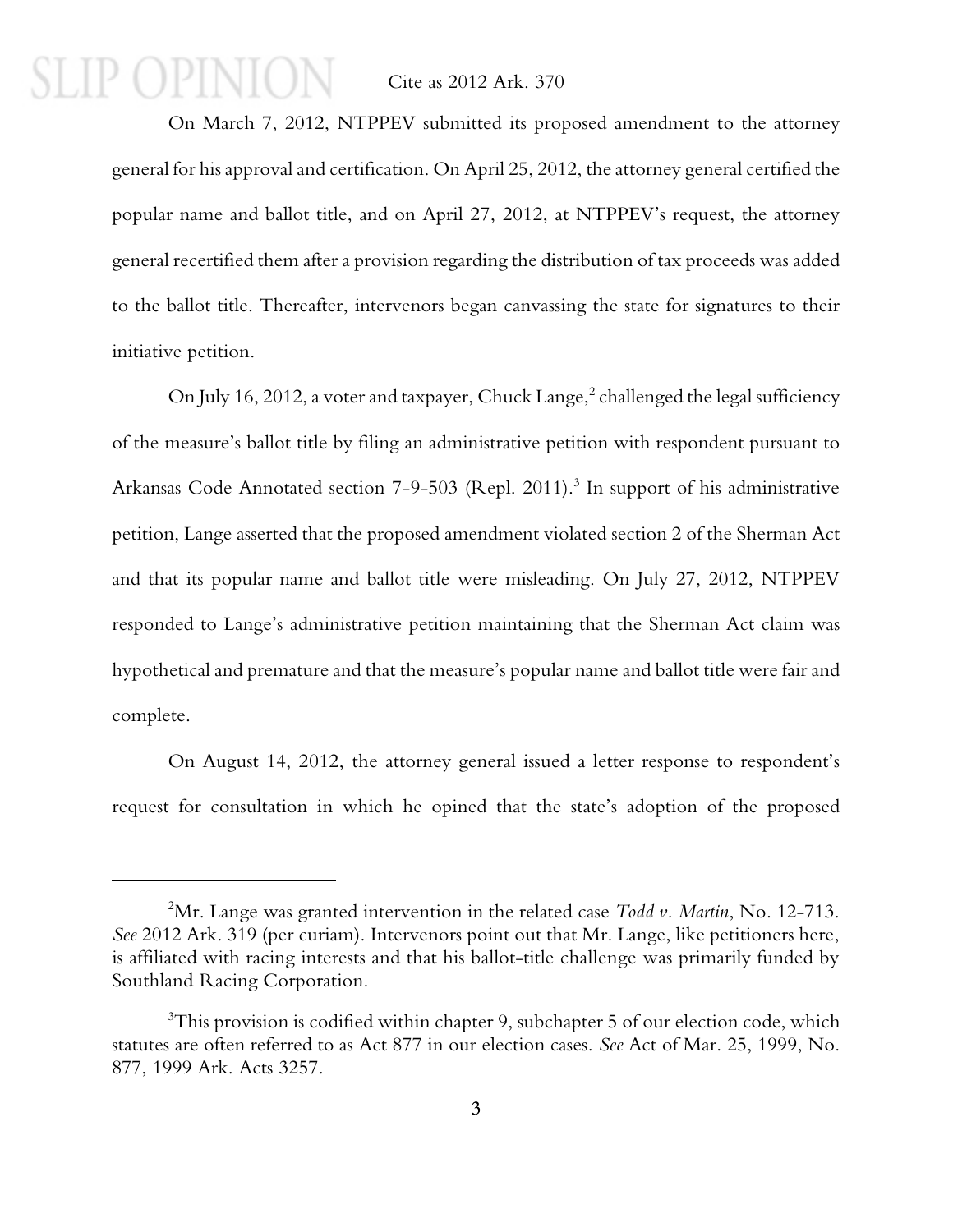$12 N1$ 

amendment would not be preempted by the Sherman Act but that the proposed amendment's implied repeal of the Electronic Games of Skill Act (EGSA) $^{\rm 4}$  should have been expressly stated in the ballot title. Therefore, the attorney general concluded that NTPPEV's ballot title was not fair and complete. Accordingly, on August 15, 2012, respondent issued an amended administrative declaration finding the measure legally insufficient for inclusion on the November 6, 2012 ballot.

In response to respondent's administrative declaration, NTPPEV submitted a revised ballot title which added a parenthetical provision stating that the measure "may repeal the Electronic Games of Skill Act, and thereby prohibit Oaklawn Racing and Southland Racing from continuing to operate electronic games of skill at their respective race tracks in Hot Springs and West Memphis." Respondent again consulted with the attorney general asking if the revised ballot title was sufficient, and if so, was NTPPEV required to obtain new signatures because the new ballot title was not circulated with the petition.

On August 21, 2012, the attorney general responded by letter and advised respondent that NTPPEV's revision did not fix the problem. The attorney general explained that the revision's use of the word "may" would "leave the voter wondering how the amendment affects" the EGSA. The attorney general did not address respondent's second question, finding it unnecessary in light of his answer to the first question. On August 22, 2012, respondent issued another administrative declaration finding that NTPPEV's proposed revision to the

<sup>&</sup>lt;sup>4</sup>The EGSA was enacted by the General Assembly in 2005 and is codified at Arkansas Code Annotated sections 23-113-101 to -604 (Repl. 2002).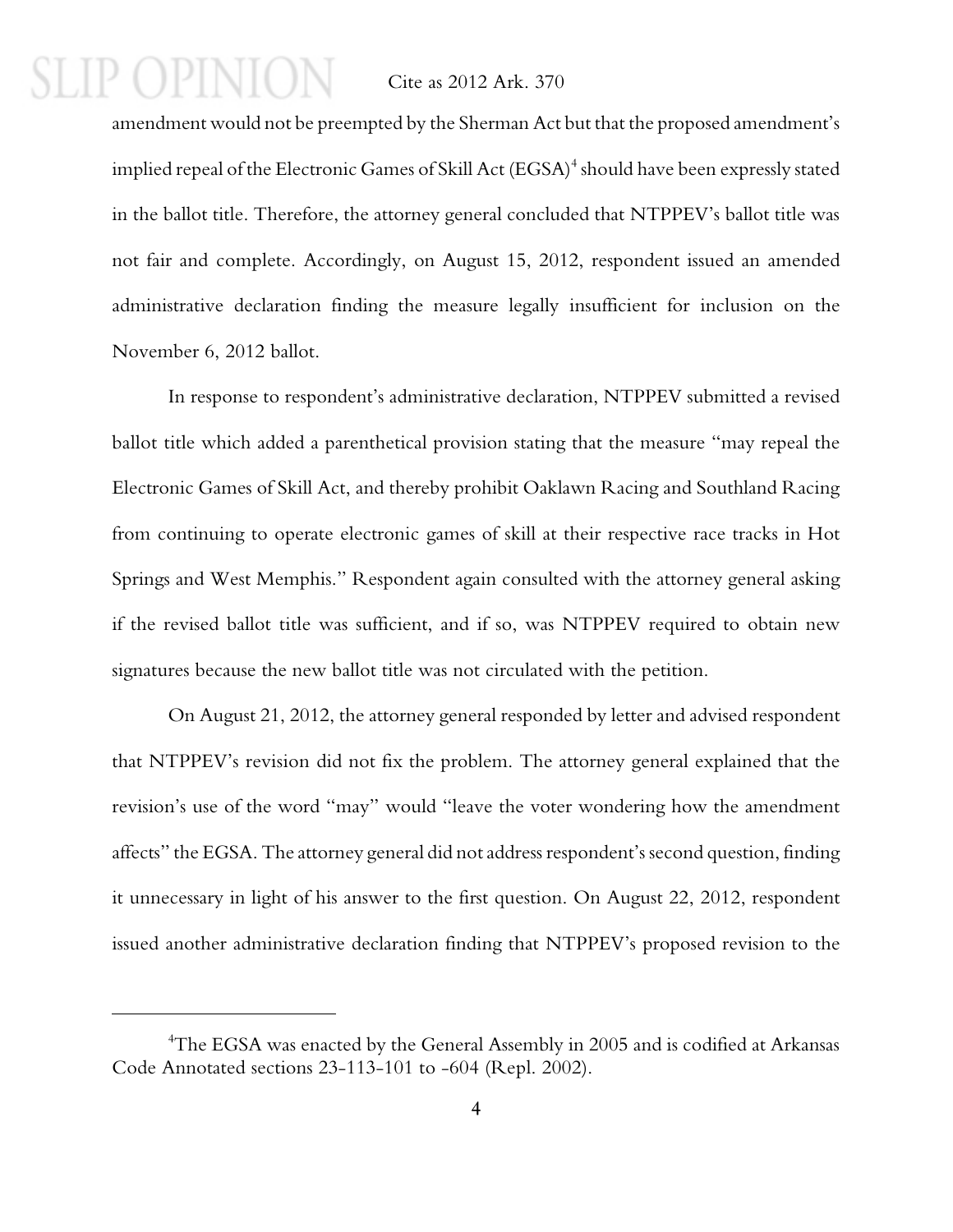ballot title continued to be legally insufficient.

P OPINIO

When respondent indicated that he would not certify the measure to the county election commissioners, intervenors brought, in this court, an original action against him seeking a writ of mandamus or an order of review. $^5$  In light of that filing, at 5:00 p.m. on August 23, 2012, respondent certified intervenors' proposed amendment to the county election commissioners as Issue No. 3.

Meanwhile, on July 6, 2012, intervenors filed their petition to initiate their proposed amendment with respondent. After his initial review, respondent determined that intervenors submitted 79,626 total signatures but that a number of those signatures were not valid. Accordingly, on July 23, 2012, respondent provided intervenors thirty additional days in which to solicit and obtain additional signatures. On August 22, 2012, intervenors submitted an additional 22,051 pages purportedly containing an additional 121,502 signatures. On September 14, 2012, respondent certified that intervenors' petition met the signature requirements of amendment 7.  $^6$  This original action was filed on September 18, 2012, and we

 $5$ That case, number 12-713, was filed on August 23, 2012, and was styled a petition for review and for a writ of mandamus. In their petition for review, intervenors sought review under Act 877 of 1999 and asked this court to hold that their initiated amendment was legally sufficient. In their petition for a writ of mandamus, intervenors asked us to direct respondent to immediately certify the measure for the 2012 general election. When respondent subsequently certified the revised ballot title to the county election commissioners at the close of business on August 23, 2012, the petition for writ of mandamus was rendered moot and only the Act 877 petition for review remained. The parties' simultaneous briefs were filed on September 4, 2012, and oral argument was heard on September 13, 2012.

 ${}^{6}$ Respondent ultimately found that of the 200,746 total signatures submitted, 95,687 were valid, which was in excess of the required number of 78,133. We briefly note that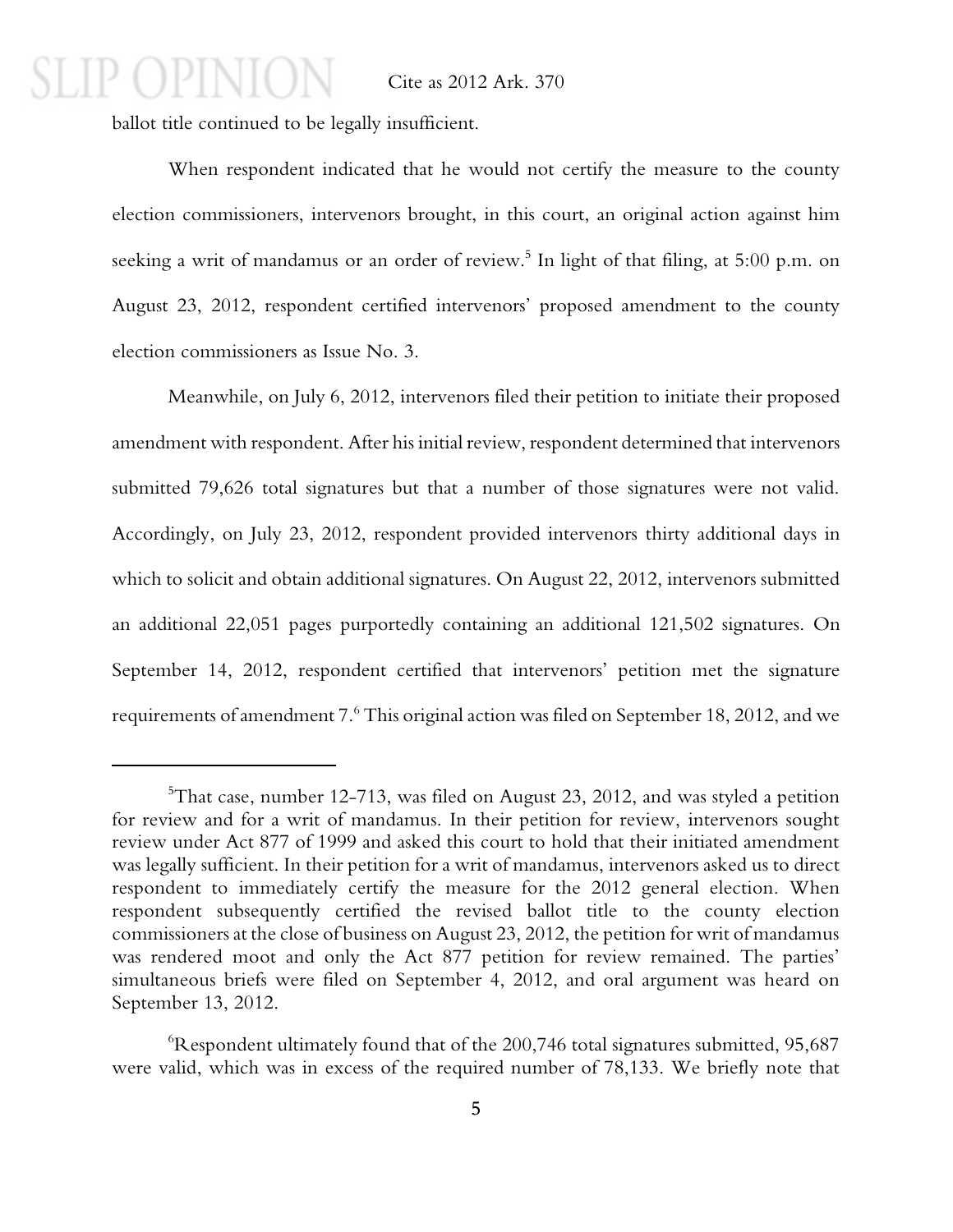$P($ ) $P[N]()$ 

granted intervenors' motion to intervene on September 20, 2012. The case was simultaneously briefed on September 24, 2012.

Amendment 7 to the Arkansas Constitution, now codified at article 5, section 1, provides that "[t]he sufficiency of all state-wide petitions shall be decided in the first instance by the Secretary of State, subject to review by the Supreme Court of the State, which shall have original and exclusive jurisdiction over all such causes." Although this case raises at least four separate issues, the primary question presented is whether a sponsor of an initiated amendment may attach one ballot title to her petition and then ask respondent to certify another. We hold that she may not.

Petitioners assert that the ballot title that intervenors circulated on their petition is not the same as the ballot title respondent certified to the county election commissioners as Issue No. 3. Petitioners argue that this substitution cannot be permitted because signatories to the petition are presumed to rely upon the ballot title when they sign the petition. Petitioners further contend that the added parenthetical obviously makes a difference to voters because the measure's effect on existing legal gaming and the associated streams of revenue would impact voters' decisions whether to vote "for" or "against" it.

respondent's certification is devoid of any reference to whether and how intervenors' petition satisfied amendment 7's geographic distribution requirement. In this court's recent decision in *Arkansas Hotels, Inc. v. Martin*, we explained that a valid initiated amendment petition must bear the signatures of *both* ten percent of the state's legal voters *and* five percent of the legal voters of at least fifteen counties. 2012 Ark. 335, at 9. For these purposes, the number of "legal voters" is determined by reference to the number of votes cast in the most recent gubernatorial election. *See Sturdy v. Hall*, 201 Ark. 38, 41, 143 S.W.2d 547, 550 (1940). Curiously, however, respondent's certification refers only to statewide sufficiency and is silent as to the geographic distribution requirement.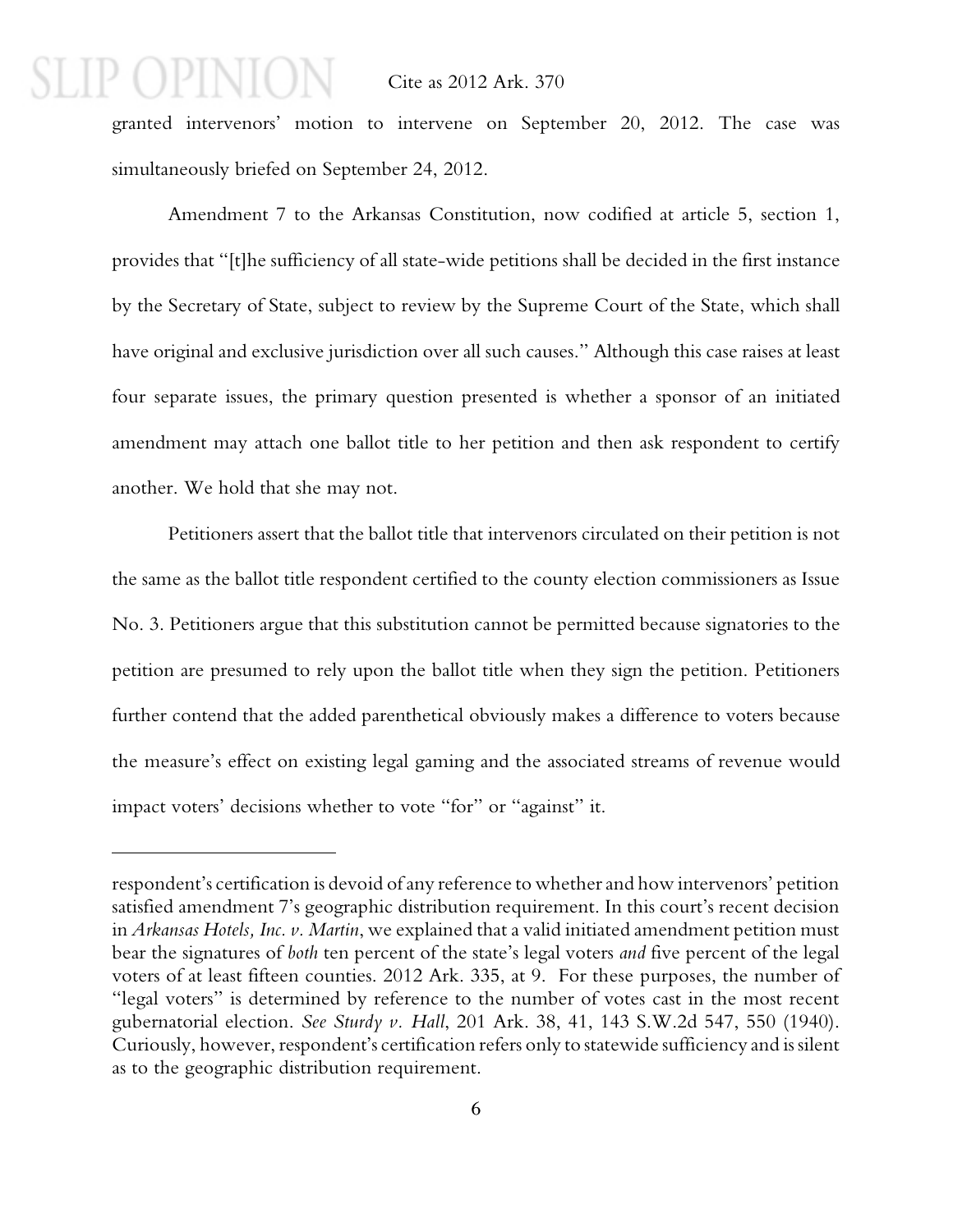## P OPINIO

#### Cite as 2012 Ark. 370

For his part, respondent maintains that his certification was legally compelled because intervenors' mandamus and Act 877 review action was pending in this court seventy-five days before the election. *See* Ark. Code Ann. § 7-5-204(c)(1) (Repl. 2011) (directing the secretary to transmit a proposed measure to the county election commissioners if he has not yet determined the sufficiency of a petition or if the measure has been challenged in a court of competent jurisdiction.) Respondent further submits that certification was also necessary to provide military and overseas absentee voters the opportunity to vote on the measure in the event that this court ruled that the proposed amendment should remain on the November 6, 2012 ballot. Nevertheless, respondent concedes that the revised ballot title was not attached to the petition circulated by intervenors.

Intervenors, on the other hand, assert that respondent's certification was proper because the revised ballot title was not materially different from the version circulated to, and signed by, the voters. In support of their position, intervenors stress that neither the popular name nor the text of the measure itself has changed. On this point, intervenors contend that their signatures are valid because every signatory received a full and correct copy of the proposed measure itself, which remains unchanged. As to the revised ballot title, intervenors assert that the parenthetical reference to the implied repeal of the EGSA was an immaterial revision added in favor of more disclosure to the voter in the voting booth as to the possible effects of the proposed amendment. Because the measure itself was unaltered, intervenors ask us to hold that their amendment was properly initiated. Intervenors further argue that the curative process set forth in amendment 7 and our election code vitiates petitioners' argument that a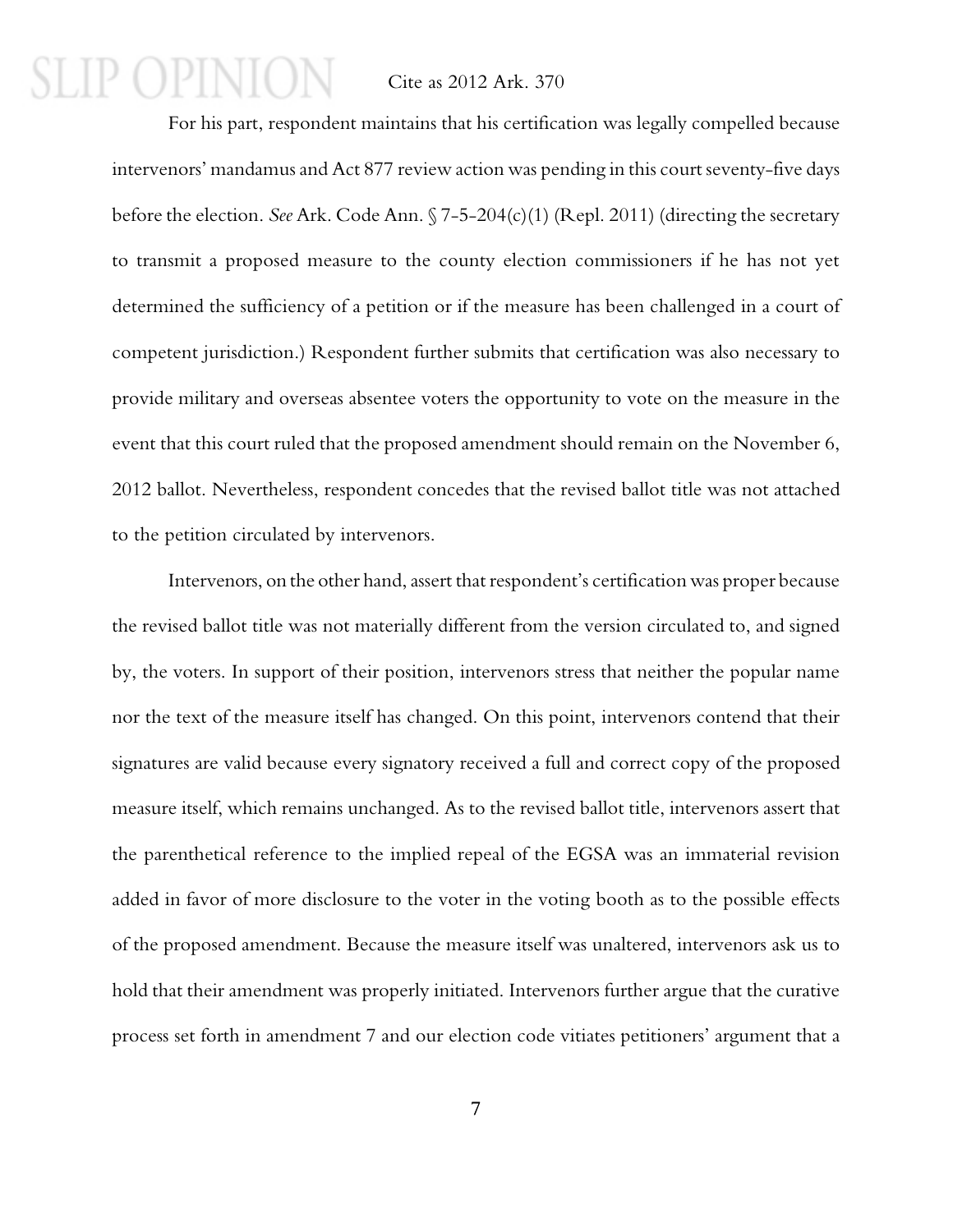$12N$ 

sponsor cannot ask the voters to sign one thing and then ask the Secretary of State to certify another.

Our constitution and election code require the sponsor of an initiated amendment to provide potential signatories an opportunity to review the exact ballot title and complete measure. *See* Ark. Const. amend. 7 ("At the time of filing petitions the *exact title* to be used on the ballot shall by the petitioners be submitted with the petition . . . .") (emphasis added); Ark. Code Ann. § 7-9-106(a) (Repl. 2011) ("To every petition for the initiative shall be attached a *full and correct copy of the title* and the measure proposed.") (emphasis added); *id.* § 7-9-104(a) (providing that a petition must bear the "title and full text of the measure proposed"). We have previously discussed the attachment mandate and have explained that its purpose is to inform voters of what they are signing before they sign it. *Kyzar v. City of W. Memphis*, 360 Ark. 454, 462, 201 S.W.3d 923, 929 (2005). Furthermore, we have held that strict compliance with the attachment mandate is required. *Id.* at 460, 201 S.W.3d at 928 (quoting *Townsend v. McDonald*, 184 Ark. 273, 42 S.W.2d 410 (1931) ("This is a right of great benefit to the voters, and we do not think the requirement should be regarded as merely directory, but that it is a substantial right which is of a mandatory character, and must be complied with or the proceeding will be void.")).

Our constitution reserves to the people the power to propose constitutional amendments and to approve those amendments in the voting booth. Ark. Const. amend. 7; *Sturdy v. Hall*, 201 Ark. 38, 42, 143 S.W.2d 547, 550 (1940) ("It appears, therefore, that a very small per cent. [sic] of our population may, at each general election, assemble the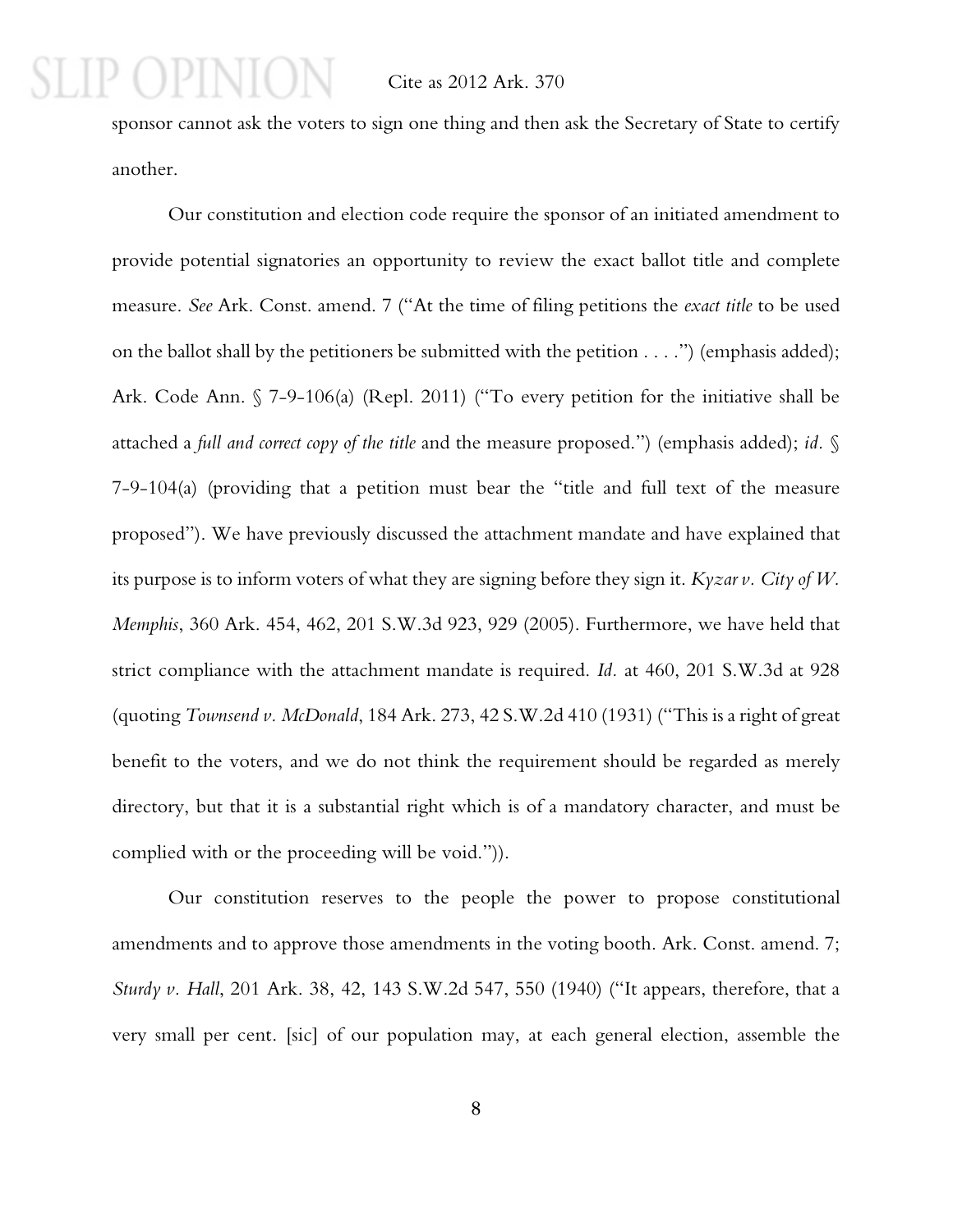## $\Box$

#### Cite as 2012 Ark. 370

electorate into both a general assembly and a constitutional convention."). The nature of this direct democracy is confirmed by the fact that amendment 7 is codified at article 5, section 1 of our constitution—the first section of the article entitled "Legislative Department." Furthermore, both the popular name and the ballot title are indispensable parts of the initiated amendment process. *See Washburn v. Hall*, 225 Ark. 868, 871, 286 S.W.2d 494, 497 (1956). We have explained that the purpose of the ballot title is to allow a voter to reach "an intelligent and informed decision for or against the proposal and to understand the consequences of his or her vote." *Roberts v. Priest*, 341 Ark. 813, 821, 20 S.W.3d 376, 380 (2000) (citing *Christian Civic Action Comm. v. McCuen*, 318 Ark. 241, 884 S.W.2d 884  $(1994)$ .

If we were to accept intervenors' invitation and hold that only the text of the measure need be submitted to the voters during the canvassing process, manifest injustice would result because voters would be forced to discern the nature of the proposed measures without any aid. We therefore confirm the basic principle that the ballot title is not an extraneous luxury, but is part and parcel of any valid initiative petition.

In support of their "immaterial alteration" argument, intervenors cite our decision in *Porter v. McCuen*, 310 Ark. 562, 839 S.W.2d 512 (1992). In *Porter*, a group of voters who opposed a proposed measure that would increase excise taxes on tobacco products brought an amendment 7 original action against the secretary of state alleging that the proposed act's ballot title was legally insufficient. *Id.* at 564, 839 S.W.2d at 514. The voters' primary grievance concerned the deletion of a segment of text from the proposed act prior to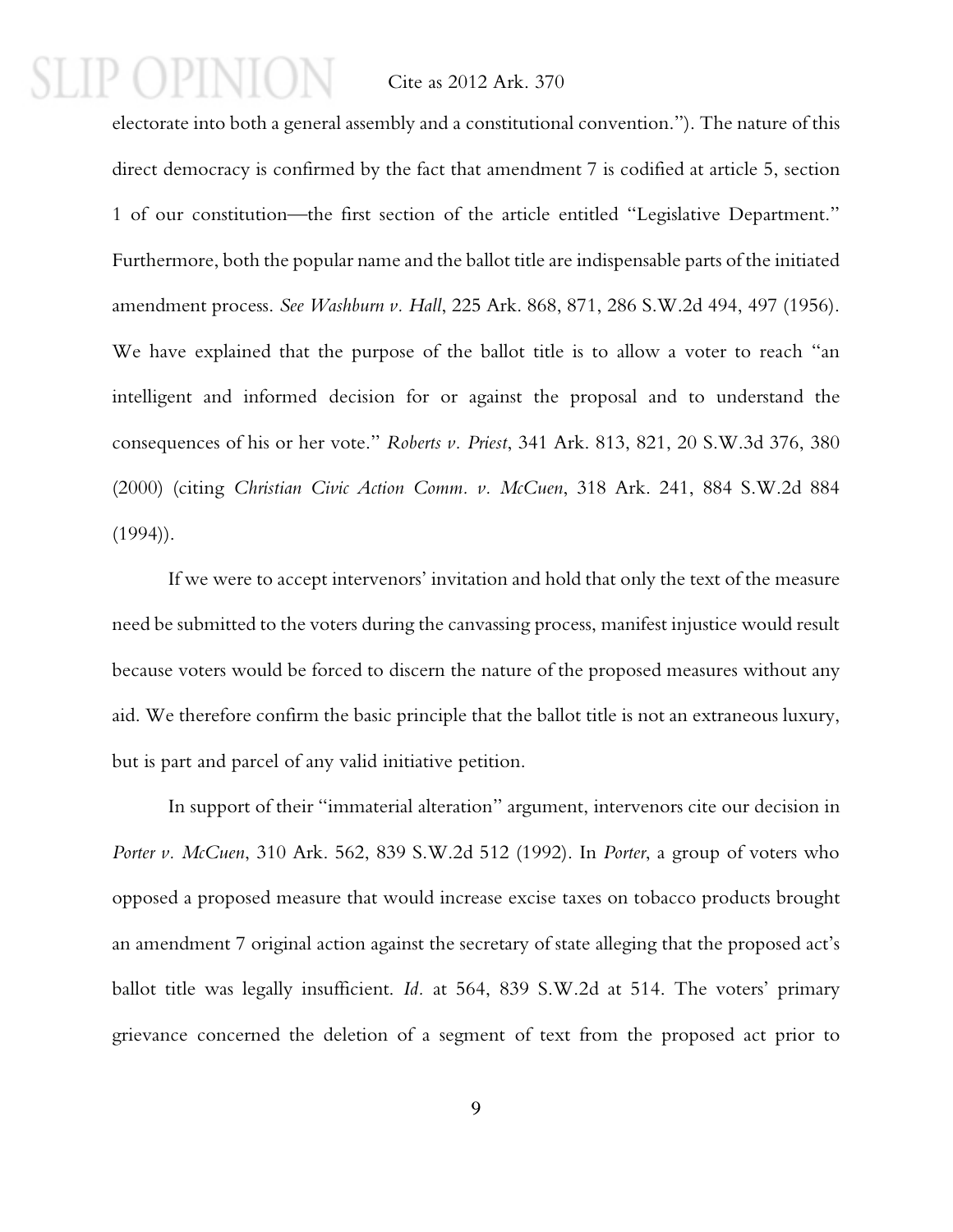## $P(1)$  $P[N]$

#### Cite as 2012 Ark. 370

circulation and after the attorney general had inspected, revised, and approved the ballot title. *Id.* at 564–65, 839 S.W.2d at 514. The voters argued that the sponsor improperly submitted one version of the act to the attorney general for approval and then submitted a different version to the public. *Id.* at 566, 839 S.W.2d at 514. In rejecting this argument, we noted that the deleted text did not legislate or affect the proposed measure in any way. *Id.* We suggested, however, that if a material portion of text was added, removed, or modified, our holding might have been different. *Id.*

Clearly, *Porter* is not on point. In *Porter*, the sponsor altered the text of its measure prior to circulation. Here, intervenors altered the text of their ballot title after collecting tens of thousands of signatures. It is undisputed that intervenors chose to revise their ballot title to add a provision noting that their measure, if adopted, might result in the implied repeal of the EGSA and thereby render illegal any casino-style gaming<sup>7</sup> offered at Oaklawn Park and Southland Park. While we sympathize with intervenors' view that the revision was ostensibly made as part of a collaboration with respondent and the attorney general, the fact remains that intervenors altered the text of their ballot title even though all of their signatures were gathered under a different ballot title.

Because intervenors' revised ballot title is clearly "something different" than their original ballot title, *see Townsend*, 184 Ark. at 277, 42 S.W.2d at 413, we hold that no signatures collected under the former title may support certification of the revised ballot title.

<sup>&</sup>lt;sup>7</sup>The parties disagree whether Oaklawn and Southland operate "casino" games. For present purposes, however, "casino-style" games is intended to encompass the electronic gaming machines offered at those venues.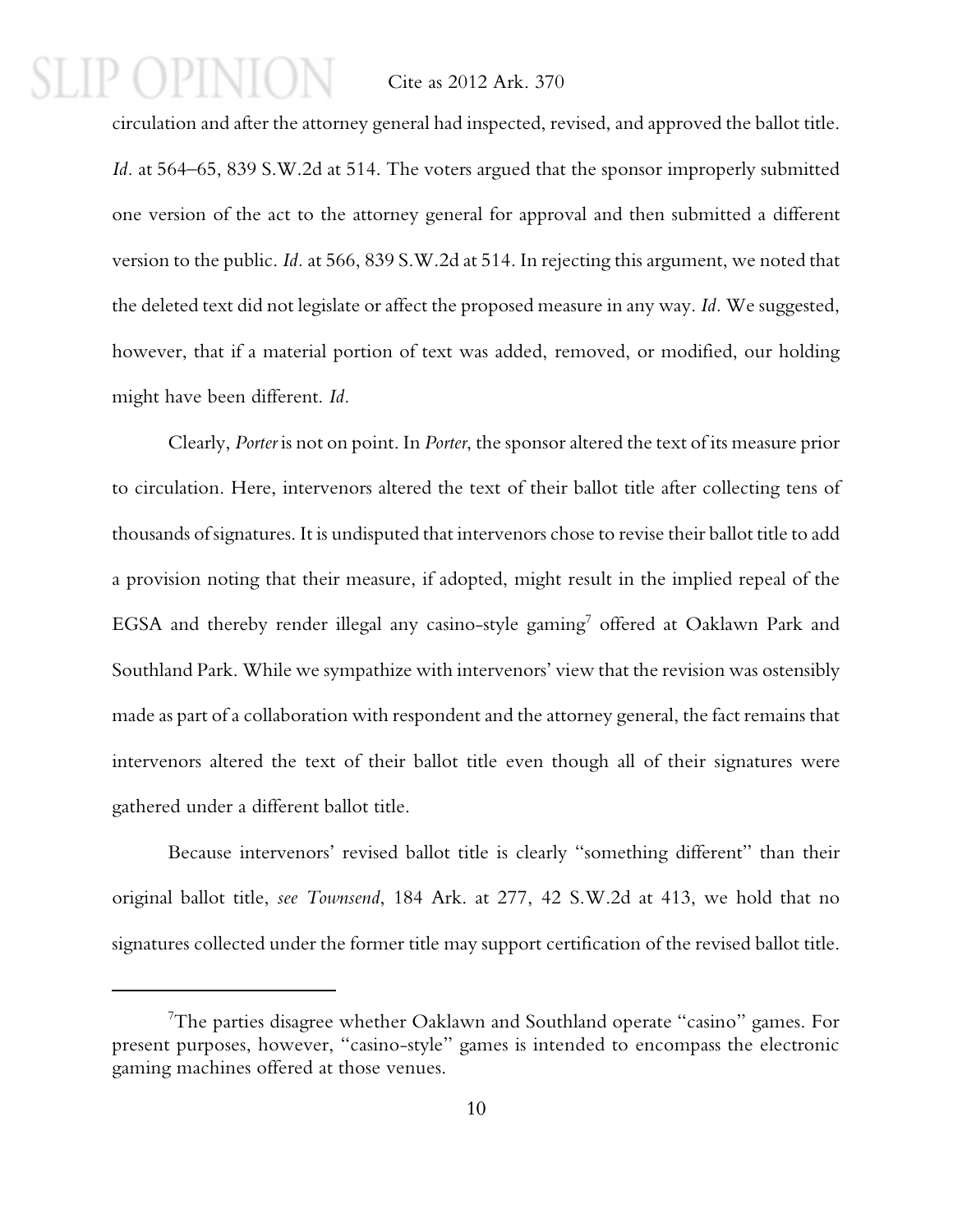Accordingly, we hereby vacate respondent's August 23, 2012 certification and order that any votes cast for or against the proposed amendment not be counted or certified.

We also briefly note that our holding does not announce a new "material alteration" rule. Instead, it merely reiterates that potential signatories to initiated amendments, referenda, and acts must receive the exact ballot title that will be certified and printed on the generalelection ballot. In light of our conclusion, we need not address the sufficiency of the petition's signatures or the legal sufficiency of the revised ballot title. We further shorten the time for issuance of the mandate to five days and direct that any petition for rehearing must be filed within five days from the date that this opinion is issued.

Certification vacated; motion for appointment of a special master denied as moot, motion to supplement the record denied as moot, and motion to strike denied as moot.

*Friday, Eldredge & Clark, LLP*, by: *Elizabeth Robben Murray* and *Robert S. Shafer*, for petitioners.

*The Asa Hutchinson Law Group, PLC*, by: *Asa Hutchinson*, for respondent. *Williams & Anderson PLC*, by: *Peter G. Kumpe*, for intervenors.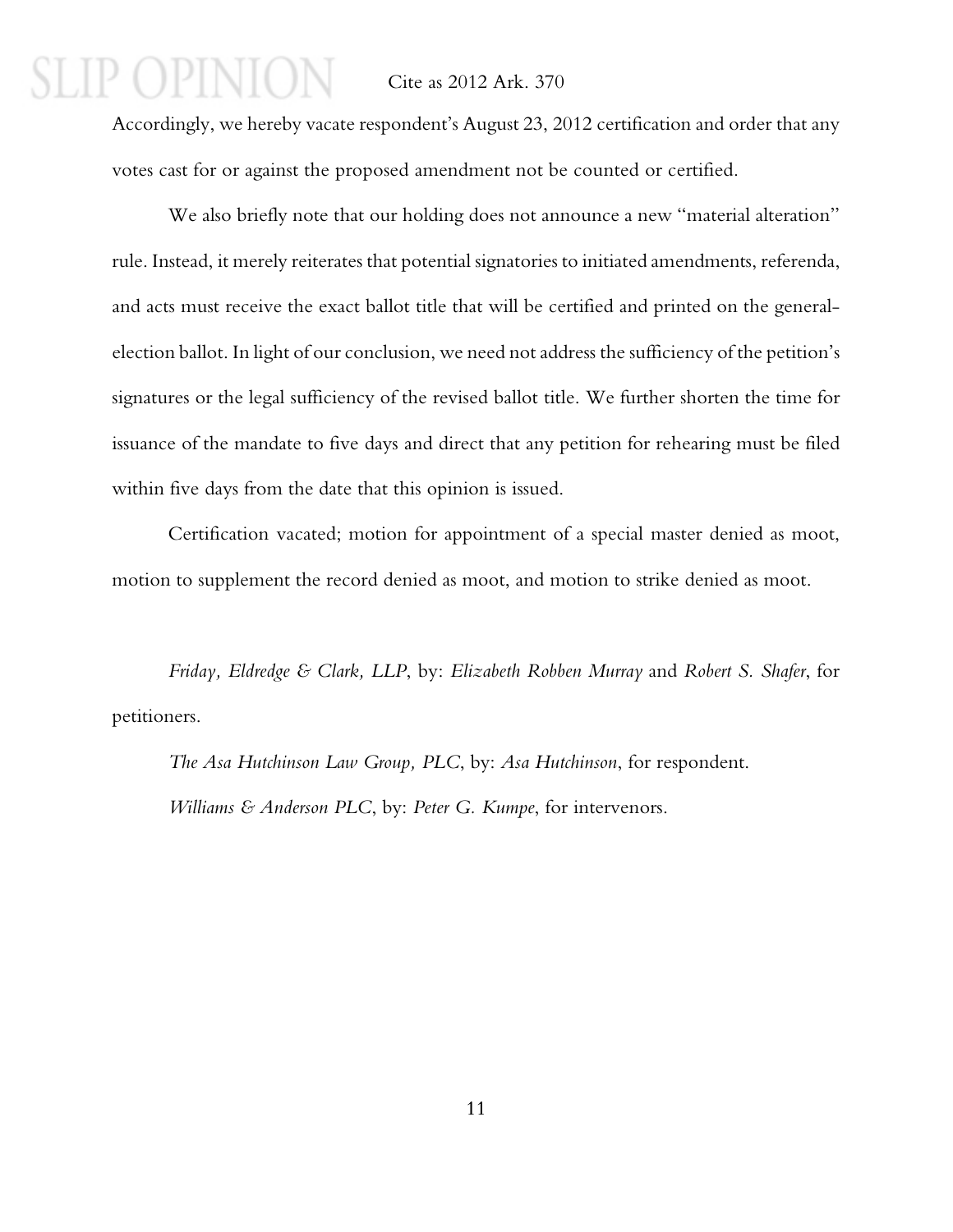**SLIP OPINION** 

Cite as 2012 Ark. 370

#### ADDENDUM

The following is the complete text of the popular name and revised ballot title certified by respondent on August 23, 2012, as Issue No. 3:

#### Popular Name

#### AN AMENDMENT TO ALLOW NANCY TODD'S POKER PALACE AND ENTERTAINMENT VENUES, LLC TO OWN AND OPERATE FOUR CASINO GAMING ESTABLISHMENTS, ONE EACH IN PULASKI, MILLER, FRANKLIN AND CRITTENDEN COUNTIES

#### Ballot Title

AN AMENDMENT TO THE ARKANSAS CONSTITUTION AUTHORIZING FOUR CASINO GAMING ESTABLISHMENTS, TO BE OWNED AND OPERATED BY "NANCY TODD'S POKER PALACE AND ENTERTAINMENT VENUES, LLC" (A PRIVATE LIMITED LIABILITY COMPANY), ONE EACH TO BE LOCATED IN PULASKI, MILLER, FRANKLIN AND CRITTENDEN COUNTIES; PROHIBITING THE GENERAL ASSEMBLY AND ANY POLITICAL SUBDIVISION OF THE STATE FROM ENACTING ANY LEGISLATION, RULES OR REGULATIONS REGARDING CASINO GAMING; PROHIBITING CASINO GAMING AT ANY OTHER THAN THE LOCATIONS OPERATED BY NANCY TODD'S POKER PALACE AND ENTERTAINMENT VENUES, LLC; (SUCH PROHIBITION MAY REPEAL THE ELECTRONIC GAMES OF SKILL ACT, AND THEREBY PROHIBIT OAKLAWN RACING AND SOUTHLAND RACING FROM CONTINUING TO OPERATE ELECTRONIC GAMES OF SKILL AT THEIR RESPECTIVE RACE TRACKS IN HOT SPRINGS AND WEST MEMPHIS); PROHIBITING PERSONS UNDER THE AGE OF 21 FROM PARTICIPATING IN CASINO GAMING; REQUIRING THAT THE NET GAMING REVENUE OF EACH CASINO SHALL BE SUBJECT TO THE TAXES LEVIED BY ALL OF THE TAXING JURISDICTIONS WHERE A CASINO IS LOCATED AT THE SAME RATE AS FOR BUSINESSES GENERALLY, WITH THE TAX TO BE PAID TO THE STATE'S GENERAL REVENUE FUND ACCOUNT OF THE STATE APPORTIONMENT FUND; DEFINING "NET GAMING REVENUE" AS TOTAL ANNUAL GAMING REVENUES, INCLUDING COMPENSATION FOR CONDUCTING ANY GAME IN WHICH NANCY TODD'S POKER PALACE AND ENTERTAINMENT VENUES, LLC IS NOT A PARTY TO THE WAGER, MINUS AMOUNTS PAID TO COVER THE WINNINGS OF PATRONS; FURTHER REQUIRING THAT THE NET GAMING REVENUE OF EACH CASINO BE SUBJECT TO AN ADDITIONAL TAX AT THE RATE OF TWELVE AND ONE-HALF PERCENT (12.5%); MANDATING THAT THE PROCEEDS OF THIS ADDITIONAL TAX SHALL NOT